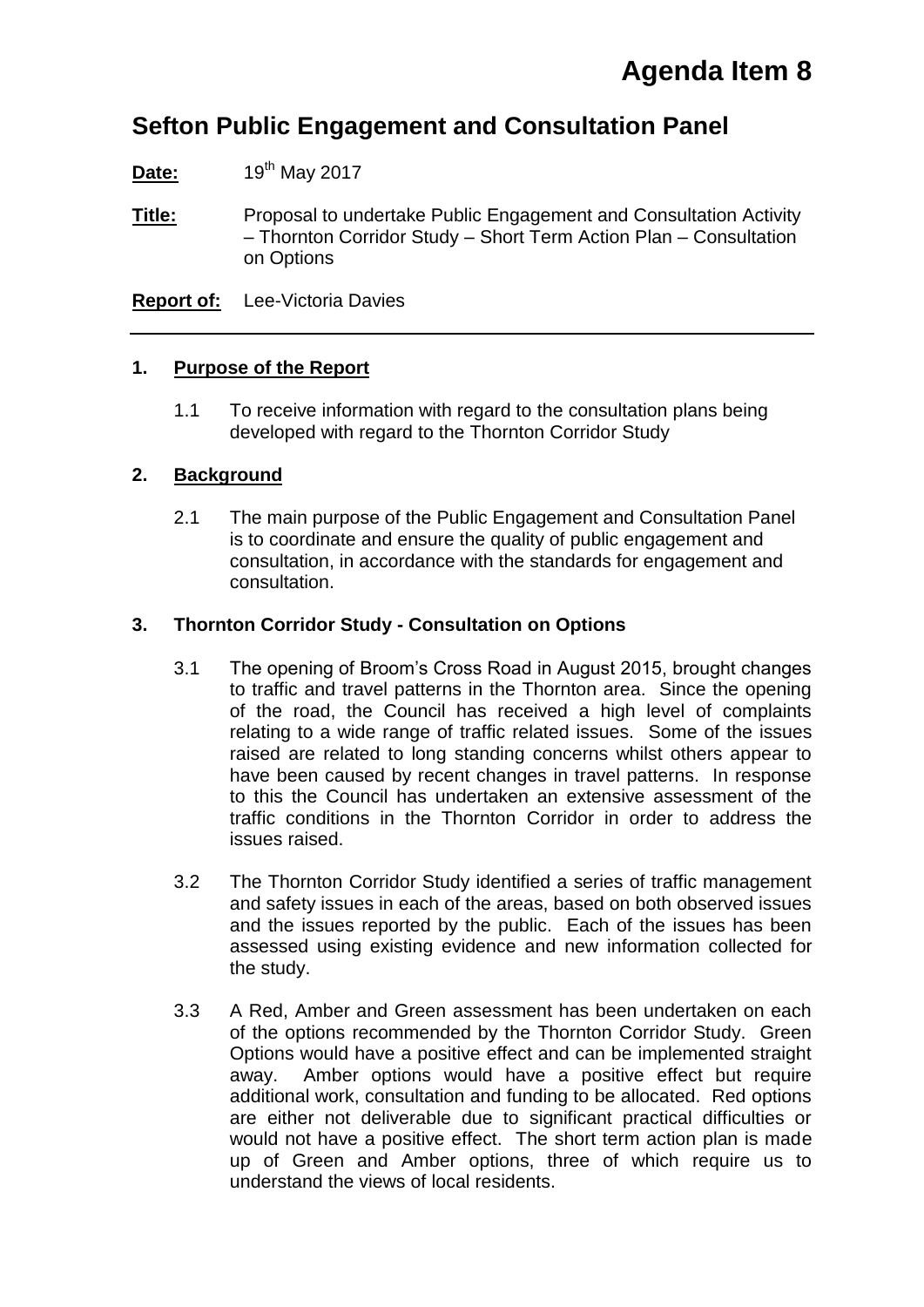#### **4. The Consultation**

- 4.1 The consultation activity for the Thornton Corridor Study Short Term Action Plan includes three consultation packages relating to options for solving the reported traffic related issues. The 3 packages of consultation are about different options for the following roads:
	- 1. Edgemoor Drive, Thornfield Road and Ronaldsway
	- 2. Southport Road
	- 3. Ince Road

#### **5. Legal Department Comments**

5.1 Sefton's Legal Department has considered the consultation plans contained in this report and has no comments to make

#### **6. Recommendations**

- 5.1 The Public Engagement and Consultation Panel is recommended to:
	- a) Appraise the public engagement and consultation plan for the Thornton Corridor Study
	- b) Request that the officers return to the Panel to provide details of their feedback and evaluation resulting from the above consultation.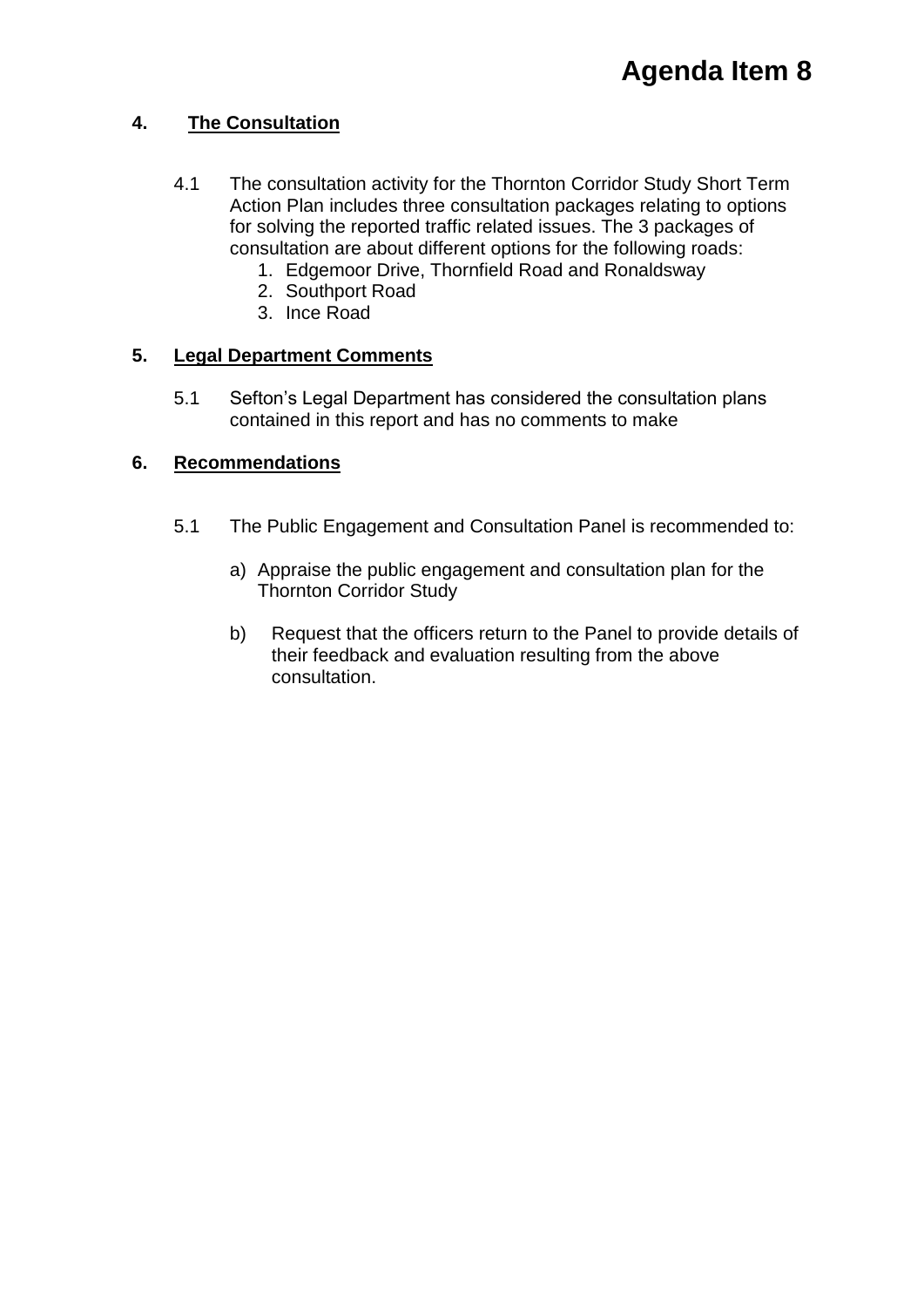

#### **INSTRUCTIONS FOR USE**

Each box contains a form field for you to type in text or select an option by clicking it with your mouse. Some of the boxes show information to help you complete the field when you place the cursor on the "click here …" field.

When you have completed the form, save it as a Word document.

| <b>Project Title:</b>                                                                                  |                                                                                                                           | Thornton Corridor Study - Public Engagement and Consultation                  |                      |                          |
|--------------------------------------------------------------------------------------------------------|---------------------------------------------------------------------------------------------------------------------------|-------------------------------------------------------------------------------|----------------------|--------------------------|
| Is your project linked to: (please choose from the drop-down below)                                    |                                                                                                                           |                                                                               |                      |                          |
|                                                                                                        |                                                                                                                           | A new service - please attach a new Equalitiess Impact Assessment             |                      |                          |
| Lead officer:                                                                                          |                                                                                                                           | Lee Davies                                                                    | <b>Contact</b><br>no | 0151 934 4668            |
| <b>Designation</b>                                                                                     |                                                                                                                           | <b>Principal Transport Policy</b><br>Officer                                  | E-mail               | Lee.davies@sefton.gov.uk |
|                                                                                                        |                                                                                                                           | How does your consultation relate to the Council's Core Purpose (please tick) |                      |                          |
|                                                                                                        | Protect the most vulnerable                                                                                               |                                                                               |                      |                          |
| $\checkmark$                                                                                           | Facilitate confident and resilient communities                                                                            |                                                                               |                      |                          |
|                                                                                                        | Commission, broker and provide core services                                                                              |                                                                               |                      |                          |
| $\checkmark$                                                                                           | Place – Leadership and Influencer                                                                                         |                                                                               |                      |                          |
|                                                                                                        | Drivers of change and reform                                                                                              |                                                                               |                      |                          |
| $\checkmark$                                                                                           | Facilitate sustainable economic prosperity                                                                                |                                                                               |                      |                          |
|                                                                                                        | Greater income for social investment                                                                                      |                                                                               |                      |                          |
|                                                                                                        | Cleaner, Greener                                                                                                          |                                                                               |                      |                          |
| Which of the Health and Wellbeing Board's Priorities does your Consultation relate<br>to (please tick) |                                                                                                                           |                                                                               |                      |                          |
|                                                                                                        | Ensure all children have a positive start in life                                                                         |                                                                               |                      |                          |
|                                                                                                        | Support people early to prevent and treat avoidable illnesses and reduce<br>inequalities in health                        |                                                                               |                      |                          |
|                                                                                                        | Support older people and those with long term conditions and disabilities to<br>remain independent and in their own homes |                                                                               |                      |                          |
|                                                                                                        | Promote positive mental health and wellbeing                                                                              |                                                                               |                      |                          |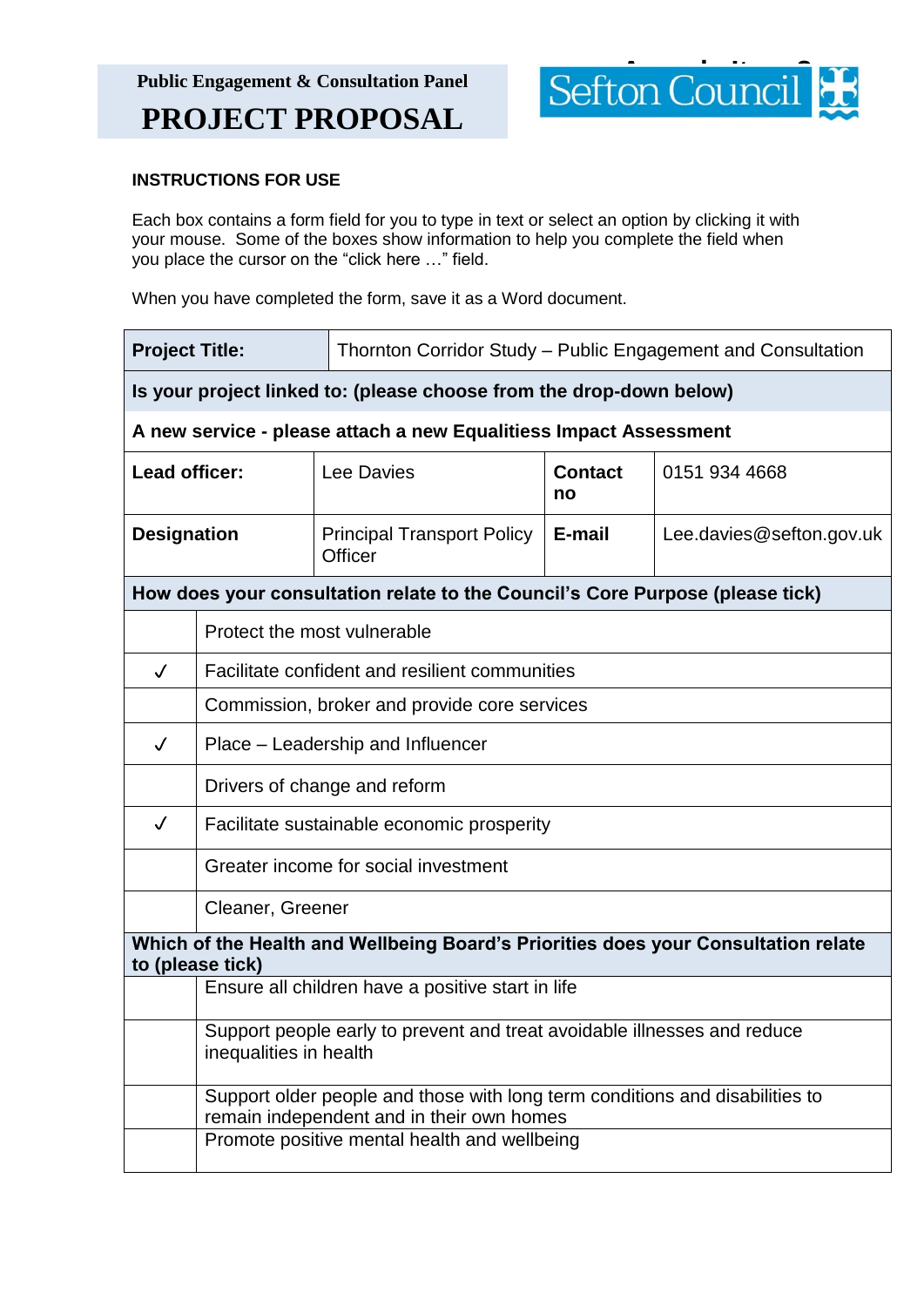| Seek to address the wider social, environmental and economic issues that<br>I contribute to poor health and wellbeing |
|-----------------------------------------------------------------------------------------------------------------------|
| <b>Build capacity and resilience to empower and strengthen communities</b>                                            |

#### **Does this consultation relate to an item on the Forward Plan? If so which one?**

No

#### **Other partners involved (please state if internal or external to the Council)**

Council led programme.

| (Planned) start date $ $ (Planned) end date: |          | What is the allocated budget?                                                                                                      |
|----------------------------------------------|----------|------------------------------------------------------------------------------------------------------------------------------------|
| 01/04/17                                     | 31/03/18 | <b>£700,000 identified in the Transport Capital</b><br>Programme for capital works associated<br>with the Thornton Corridor Study. |

#### **Background/Rationale**

The opening of Broom's Cross Road in August 2015, brought changes to traffic and travel patterns in the Thornton area. Since the opening of the road, the Council has received a high level of complaints relating to a wide range of traffic related issues. Some of the issues raised are related to long standing concerns whilst others appear to have been caused by recent changes in travel patterns. In response to this the Council has undertaken an extensive assessment of the traffic conditions in the Thornton Corridor in order to address the issues raised.

The Thornton Corridor Study has now been completed. This document provides a brief summary of each of the issues raised and the corresponding measures proposed for inclusion in the short term action plan.

For the purpose of the study the Thornton Corridor was split into 4 areas as follows:

- Moor Lane Area including Chesterfield Road junction
- Quarry Road / Park View Area including Edge Lane, Edgemoor Drive, Virgins Lane, Ince Road and Southport Road
- Park View and Broom's Cross Road roundabout
- Buckley Hill Lane / Edge Lane

The Thornton Corridor Study identified a series of traffic management and safety issues in each of the areas, based on both observed issues and the issues reported by the public. Each of the issues has been assessed using existing evidence and new information collected for the study. Options for addressing each issue and improving traffic management and safety were reviewed and allocated a red, amber or green (RAG status). Green options would have a positive effect and can be implemented straight away. Amber options should have a positive effect but require additional work, consultation and funding to be allocated. Red options are either not deliverable due to significant practical difficulties or would not have a positive effect.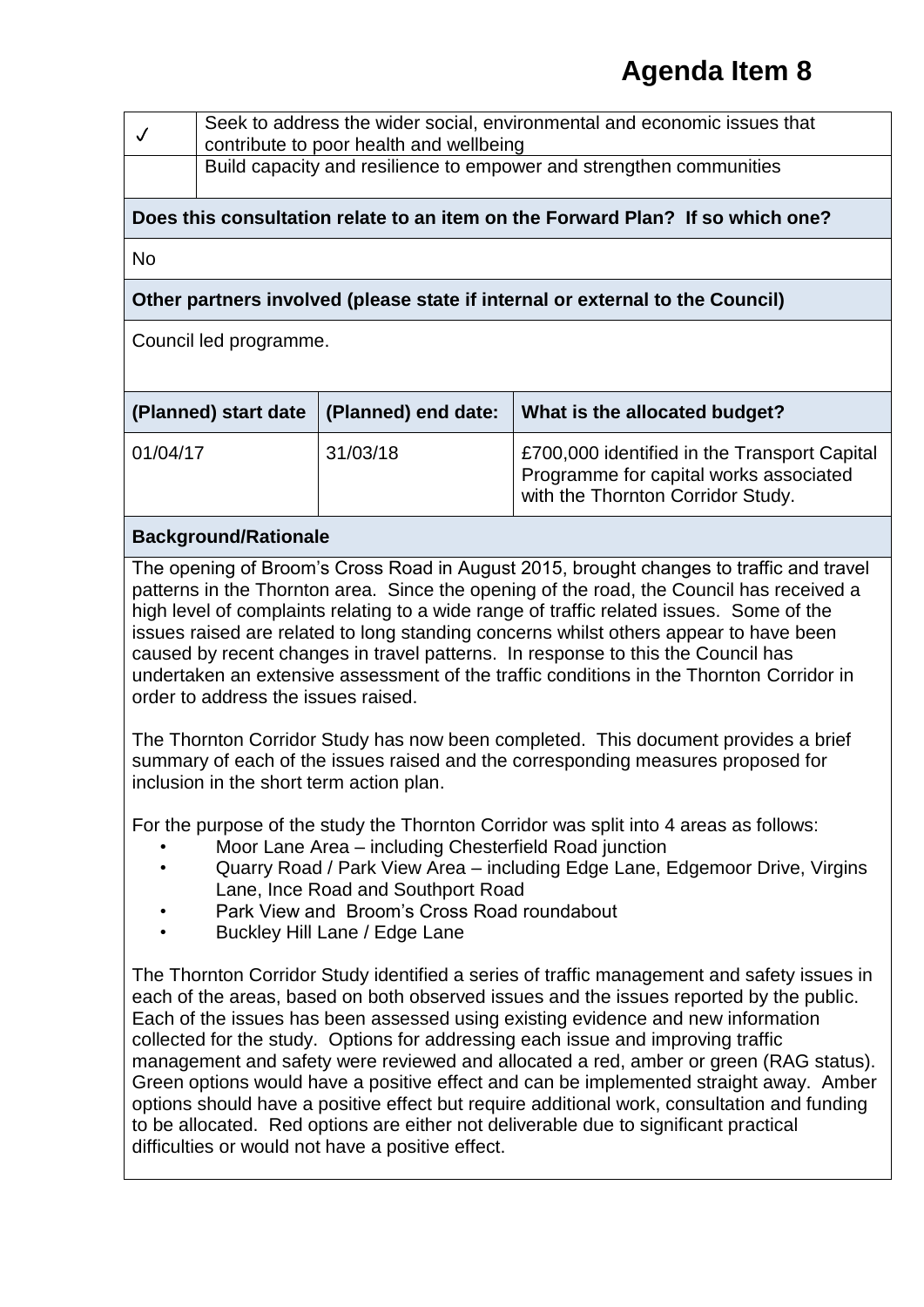#### **Aims & Objectives**

To consult local residents in 3 different areas on various traffic management options which have been identified as part of the Thornton Corridor Study as follows:

- Edgemoor Drive, Ronaldsway and Thornfield Road
- Southport Road
- Ince Road

The oiptions that will be consulted upon are based on the outcome of the Thornton Corridor Study. The proposed format of the consultation material for Edgemoor Drive, Ronaldsway and Thornfield Road is included.

#### **Target Audience**

Local residents in the affected roads.

#### **Methodology (Please also include any details of any accessible methods)**

Printed material to be distributed house to house including:

- **Introduction**
- Options table providing a general description, advantages and disadvantages
- Plans showing the detail of the options
- Questionaire

Online material including:

- **Introduction**
- Options table providing a general description, advantages and disadvantages
- Plans showing the detail of the options
- Questionaire/ eform

Other versions to be made available on request including:

- Easy read
- Large print
- Alternative languages

#### **Communications Plan (If Council, please also contact Corporate Communications)**

| <b>Key Message</b>                                                                                 | <b>Audience</b>                   | <b>Method</b>                                               | <b>Date</b> |
|----------------------------------------------------------------------------------------------------|-----------------------------------|-------------------------------------------------------------|-------------|
| Update on the<br><b>Thornton Corridor</b><br>Study and details of<br>the Short Term Action<br>Plan | Cabinet Member<br><b>Briefing</b> | <b>Briefing Note at</b><br><b>Cabinet Member</b><br>Meeting | May         |
| Update on the<br><b>Thornton Corridor</b>                                                          | <b>Ward Members</b>               | Via email                                                   | May         |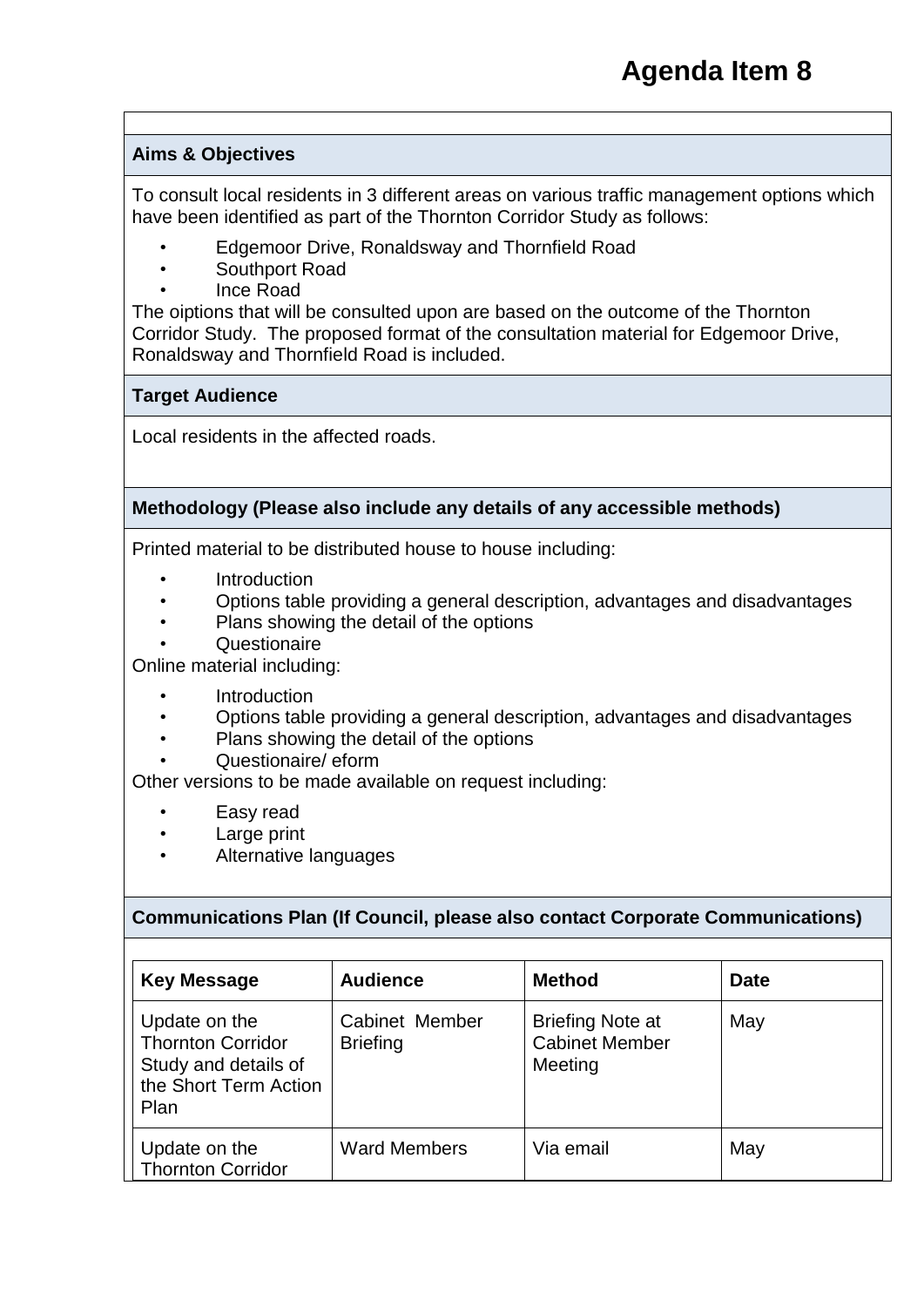| Study and details of<br>the Short Term Action<br>Plan                                                            |                                                                                                                                                                                                         |                                                                                                                                            |                                                                                                                                |
|------------------------------------------------------------------------------------------------------------------|---------------------------------------------------------------------------------------------------------------------------------------------------------------------------------------------------------|--------------------------------------------------------------------------------------------------------------------------------------------|--------------------------------------------------------------------------------------------------------------------------------|
| Update on the<br><b>Thornton Corridor</b><br>Study and details of<br>the Short Term Action<br>Plan               | <b>Parish Council</b>                                                                                                                                                                                   | Via email                                                                                                                                  | May                                                                                                                            |
| Update on the<br><b>Thornton Corridor</b><br>Study and details of<br>the Short Term Action<br>Plan               | Members of the<br>public who have<br>contacted the<br>Council regarding<br>issues in the<br><b>Thornton Corridor</b><br>and have requested<br>to be kept up to date.<br>Local residents in<br>Thornton. | Update to be<br>circulated via email<br>and letter<br><b>Publish on Sefton</b><br>council website                                          | May                                                                                                                            |
| Start public<br>consultation on<br>Edgemoor Drive,<br>Ronaldsway and<br><b>Thornfield Road</b><br>actions.       | Residents in the<br>affected roads                                                                                                                                                                      | 12 week consultation<br>period<br>Hand delivered to<br>households in the<br>area and online<br>survey<br>Online survey                     | June                                                                                                                           |
| Feedback and<br>outcome of the<br>consultation of<br>Edgemoor Drive,<br>Ronaldsway and<br><b>Thornfield Road</b> | <b>Ward Members</b>                                                                                                                                                                                     | Area Committee<br>Report                                                                                                                   | Next available<br>South Sefton<br>Area Committee<br>meeting after<br>closing date of<br>Consultation.<br>October /<br>November |
| Feedback and<br>outcome of the<br>consultation of<br>Edgemoor Drive,<br>Ronaldsway and<br><b>Thornfield Road</b> | Residents in the<br>affected roads                                                                                                                                                                      | Distribution to email<br>list - questionnaire<br>will provide this<br>option<br>Publish results on the<br><b>Sefton Council</b><br>website | Shortly after area<br>committee<br>meeting -<br>October /<br>November                                                          |
| Start consultation on<br>Ince Road, Virgins<br>Lane and Southport                                                | Residents in the<br>affected roads                                                                                                                                                                      | 12 week consultation<br>period                                                                                                             | September                                                                                                                      |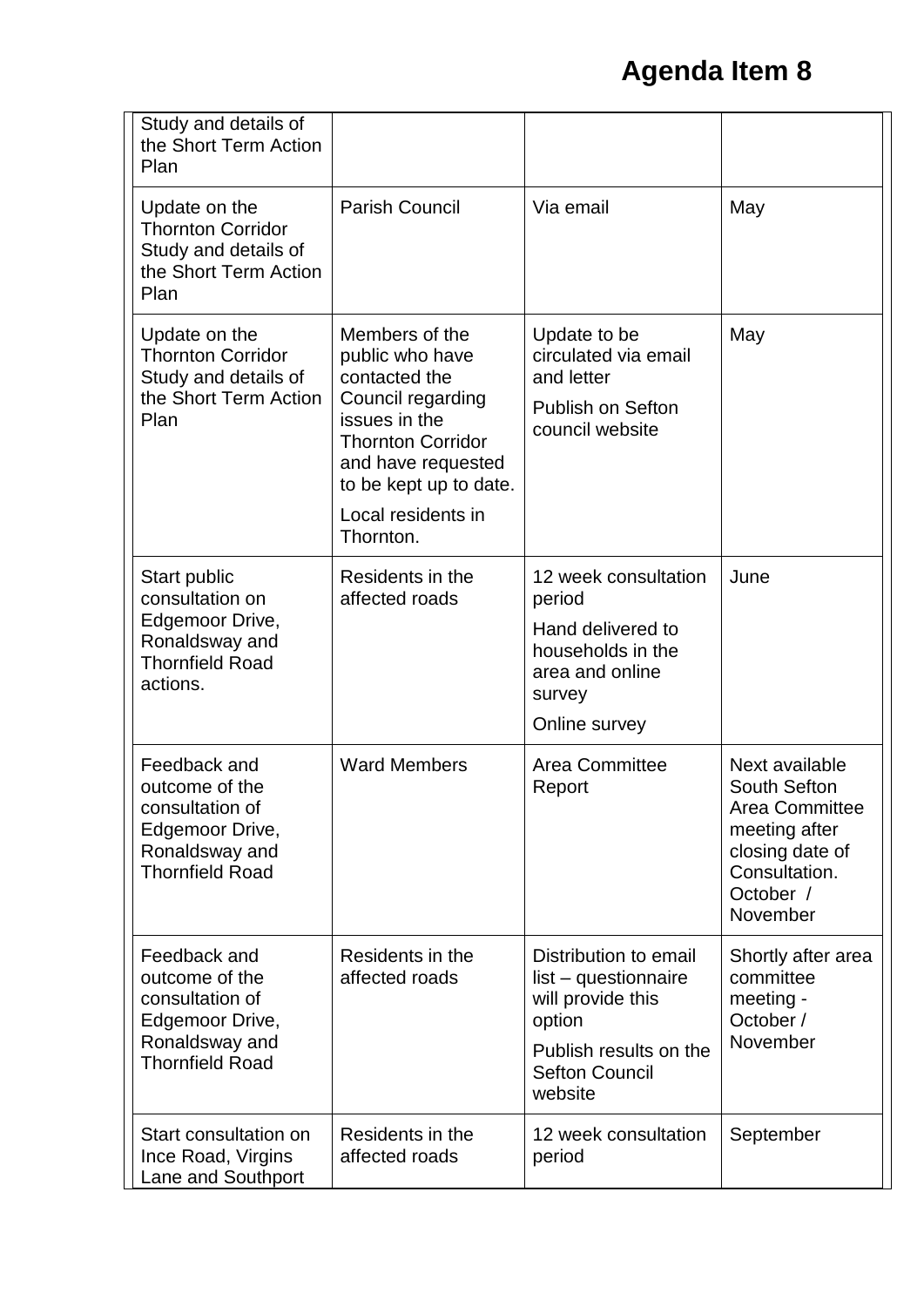| Road actions.                                                                                       |                                                  | Hand delivered to<br>households in the<br>area<br>Online survey                                                                            |                                                                                                                           |
|-----------------------------------------------------------------------------------------------------|--------------------------------------------------|--------------------------------------------------------------------------------------------------------------------------------------------|---------------------------------------------------------------------------------------------------------------------------|
| Progress briefing on<br>the Thornton Corridor<br><b>Short Term Action</b><br>Plan                   | <b>Cabinet Member and</b><br><b>Ward Members</b> | <b>Briefing report</b>                                                                                                                     | September                                                                                                                 |
| Progress briefing on<br><b>Parish Council and</b>                                                   |                                                  | <b>Briefing report</b>                                                                                                                     | October                                                                                                                   |
| the Thornton Corridor<br><b>Short Term Action</b><br>Plan                                           | general public                                   | Fact sheet or similar<br>for the general public                                                                                            |                                                                                                                           |
|                                                                                                     |                                                  | Published on the<br><b>Sefton Council</b><br>website                                                                                       |                                                                                                                           |
| Feedback and<br>outcome of the<br>consultation on<br>Virgins Lane and<br>Southport Road<br>actions. | <b>Ward Members</b>                              | Area Committee<br>Report                                                                                                                   | Next available<br>South Sefton<br><b>Area Committee</b><br>meeting after<br>closing date of<br>Consultation.<br>Jan / Feb |
| Feedback and<br>outcome of the<br>consultation on<br>Virgins Lane and<br>Southport road<br>actions. | Residents in the<br>affected roads               | Distribution to email<br>list - questionnaire<br>will provide this<br>option<br>Publish results on the<br><b>Sefton Council</b><br>website | Shortly after area<br>committee<br>$meeting-$<br>January / Feb<br>2018                                                    |

#### **Potential barriers to involvement and action to overcome barriers**

There are a number of possible barrier to resident not being able to participate in the consultation processes. Please find below outlined list:

**Barrier** - Not opening the consultation material. **What we will do** - Ensure the envelope clearly states consultation material is inside

**Barrier** - Not understanding the content – **What we will do** - Easy read format to be made available on request

**Barrier** - Not able to read English – **What we will do** - Alternative languages will be made available on request.

**How will you protect the confidentiality of participants?** 

The Sefton Council privacy statement will be included on all questionnaires as part of the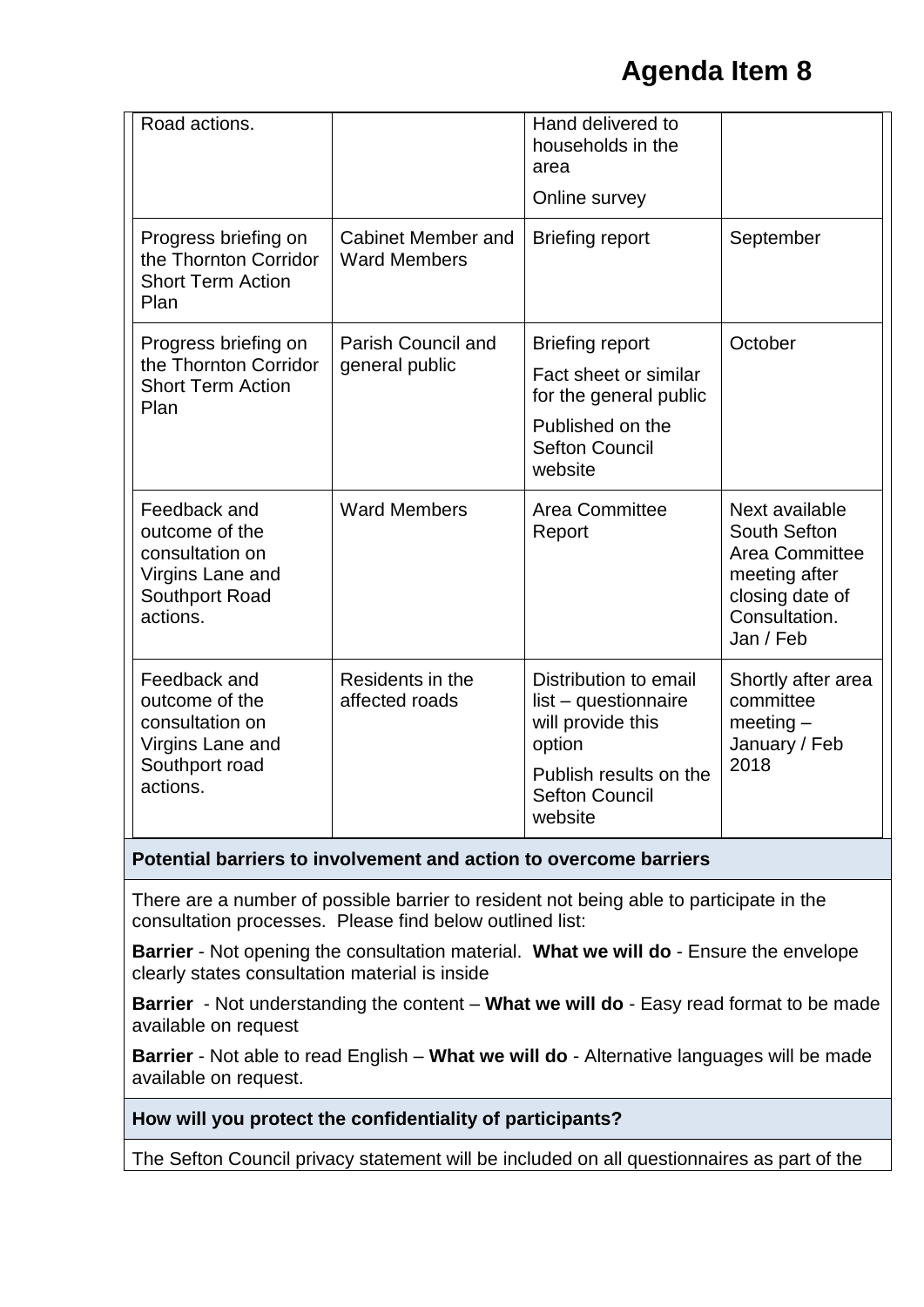Thornton Corridor Study Consultation.

Paper questionnaire:

- All paper returns will be securely locked in a cupboard or cabinet.
- Once returns have been transferred onto a data base paper copies will be shredded in line with Council procedure.

Electronic records and database:

- Information will be located on a password protected file
- All analysis will be from the database will be anonymised and saved as a standard document with no protection.

#### **How and when do you intend to report or publish the findings?**

The results will be reported to Cabinet Member, the local Councillors and Area Committee to be ratified. The questionnaire will ask respondents if they wish to receive a copy of the results directly via email and a Consultation distribution list will be established in Outlook. The results will also be published on the Sefton council website [www.sefton.gov.uk/thorntoncorridor](http://www.sefton.gov.uk/thorntoncorridor) (quick link and webpage is currently in development)

| <b>Tick</b>  | Level                           | <b>Description</b>                                                                              |
|--------------|---------------------------------|-------------------------------------------------------------------------------------------------|
| $\mathbf x$  | Informing                       | Giving people information about something (a limited<br>opportunity for them to be involved)    |
| $\mathbf x$  | Consulting                      | Getting people's views to help you develop/change your<br>services/plans                        |
| $\mathsf{x}$ | Deciding together               | Making decisions using patients' and public's views                                             |
| X            | Acting together                 | Local people will be involved in making decisions and reviewing<br>your plans/services          |
|              | Supporting local<br>initiatives | Local people will have the opportunity to lead, develop and<br>deliver activities independently |

#### **Level and type of patient/public engagement (place a tick in all that apply)**

#### **Does your project include:**

|                                                                                                                                                         | Yes/No     | If No please explain                                                        |
|---------------------------------------------------------------------------------------------------------------------------------------------------------|------------|-----------------------------------------------------------------------------|
| Questionnaire<br>(Please attach . The Panel will<br>not be able to consider your<br>proposal if it is not available in<br>advance for them to consider) | <b>Yes</b> |                                                                             |
| Other materials<br>(i.e. promotional materials)                                                                                                         | <b>No</b>  | Details of proposals not to be released until<br>start of the consultation. |